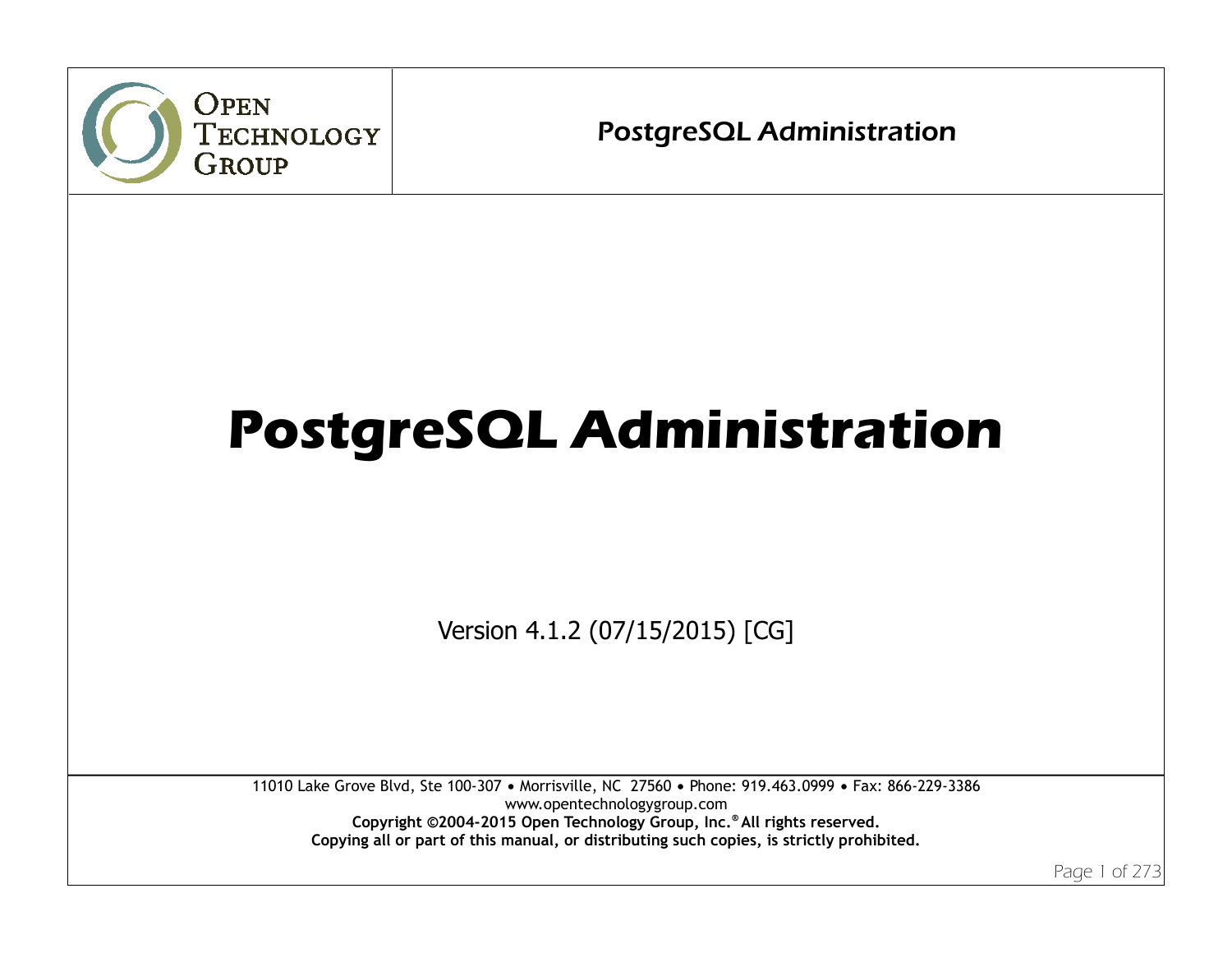

# **Table of Contents**

| Downloading & Installing PostgreSQL Packages10    |  |
|---------------------------------------------------|--|
|                                                   |  |
|                                                   |  |
|                                                   |  |
|                                                   |  |
|                                                   |  |
|                                                   |  |
|                                                   |  |
| Managing Server Configuration with ALTER SYSTEM21 |  |
|                                                   |  |
|                                                   |  |
|                                                   |  |
| Configuring Secure Access Using OpenSSL32         |  |
|                                                   |  |
|                                                   |  |
|                                                   |  |

11010 Lake Grove Blvd, Ste 100-307 · Morrisville, NC 27560 · Phone: 919.463.0999 · Fax: 866-229-3386 www.opentechnologygroup.com **Copyright ©2004-2015 Open Technology Group, Inc.® All rights reserved.**

**Copying all or part of this manual, or distributing such copies, is strictly prohibited.**

Page 2 of 273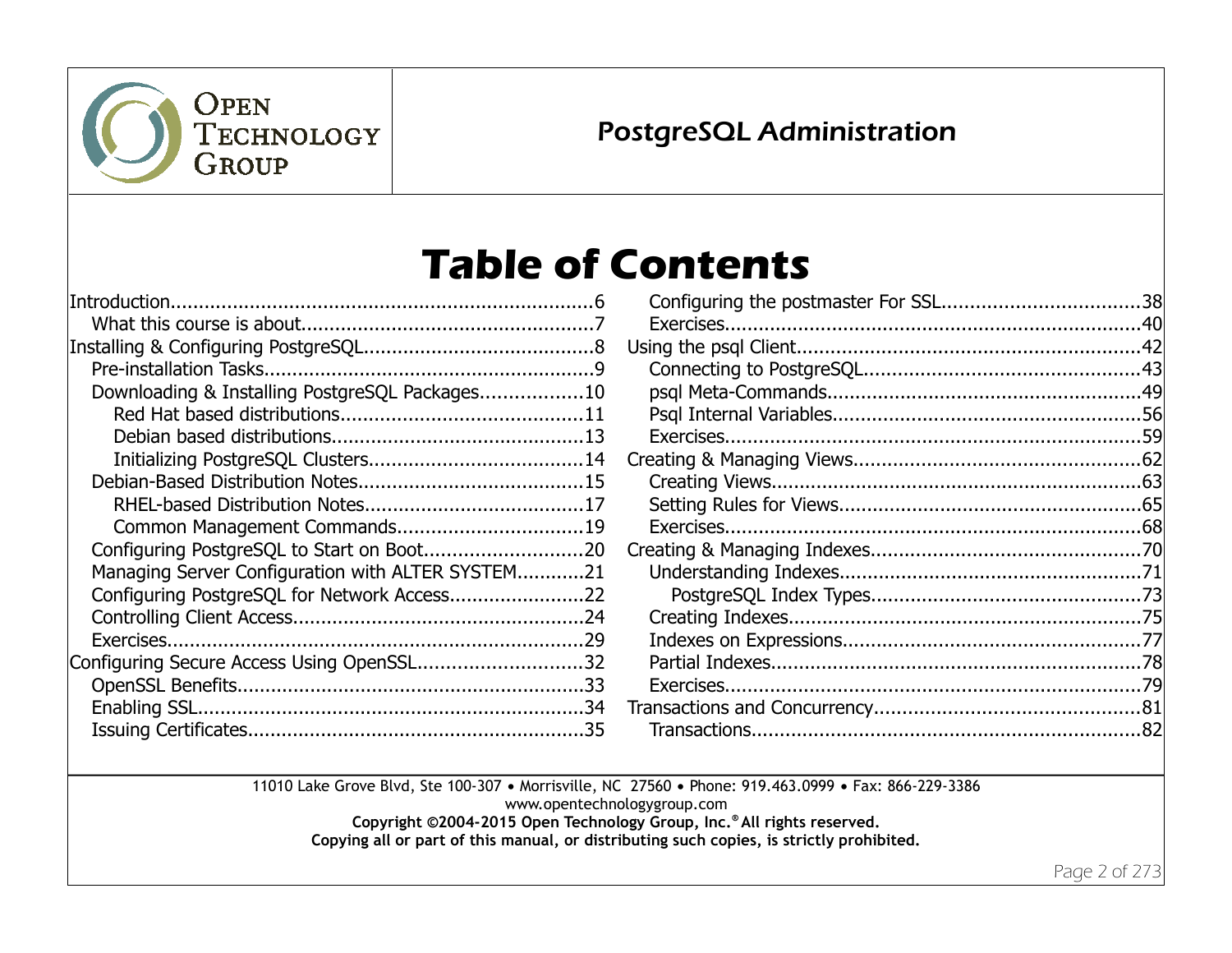

| The GRANT and REVOKE Statements102 |  |
|------------------------------------|--|
|                                    |  |
|                                    |  |
|                                    |  |
|                                    |  |
|                                    |  |
|                                    |  |
|                                    |  |
|                                    |  |
|                                    |  |
|                                    |  |
|                                    |  |

| Creating & Managing PostgreSQL Clusters, Tablespaces & |  |
|--------------------------------------------------------|--|
|                                                        |  |
|                                                        |  |
|                                                        |  |
|                                                        |  |
|                                                        |  |
|                                                        |  |
|                                                        |  |
|                                                        |  |
|                                                        |  |
|                                                        |  |
|                                                        |  |
|                                                        |  |
|                                                        |  |
|                                                        |  |
|                                                        |  |
|                                                        |  |
|                                                        |  |
|                                                        |  |

11010 Lake Grove Blvd, Ste 100-307 · Morrisville, NC 27560 · Phone: 919.463.0999 · Fax: 866-229-3386 www.opentechnologygroup.com **Copyright ©2004-2015 Open Technology Group, Inc.® All rights reserved.**

**Copying all or part of this manual, or distributing such copies, is strictly prohibited.**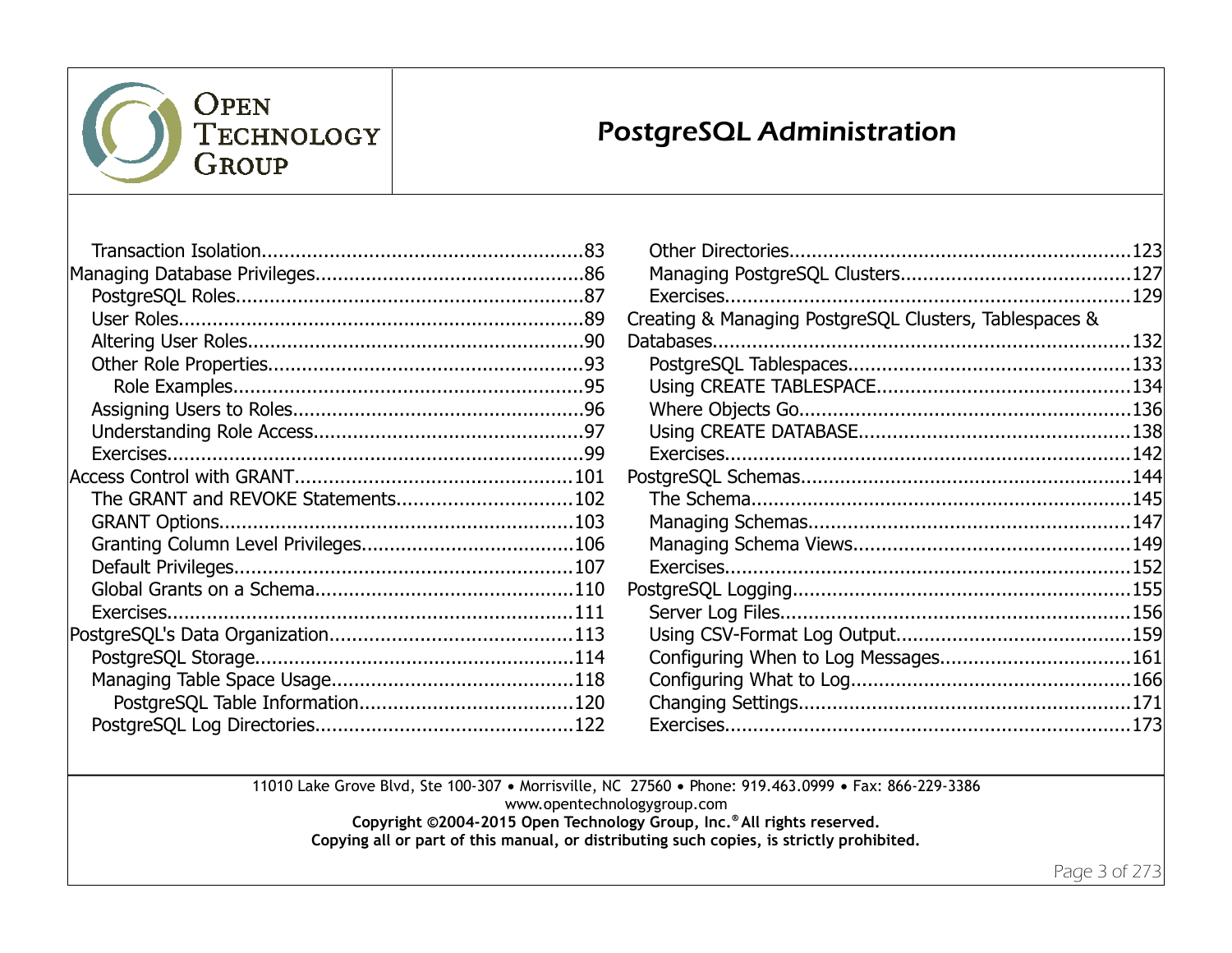

| Restoring Files with pg_restore and psql183               |  |
|-----------------------------------------------------------|--|
|                                                           |  |
|                                                           |  |
|                                                           |  |
|                                                           |  |
|                                                           |  |
|                                                           |  |
| Continuous Archiving and Point in Time Recovery (PITR)197 |  |
|                                                           |  |
|                                                           |  |
| Recovery Using A Continuous Archive Backup204             |  |
|                                                           |  |
|                                                           |  |
| Understanding BGWRITER & Shared Buffers211                |  |
|                                                           |  |
|                                                           |  |
|                                                           |  |
|                                                           |  |
|                                                           |  |
|                                                           |  |

| Improving Network Performance with PgBouncer234 |  |
|-------------------------------------------------|--|
|                                                 |  |
|                                                 |  |
|                                                 |  |
|                                                 |  |
| Configuration Database Parameters239            |  |
| Configuring PgBouncer General Parameters242     |  |
|                                                 |  |
|                                                 |  |
|                                                 |  |
|                                                 |  |
|                                                 |  |
|                                                 |  |
|                                                 |  |
| Configuring Recovery.conf for Hot Standby254    |  |
| Allowing Connections from Standby Nodes256      |  |
| Enabling Hot Standby Mode on the Secondary257   |  |
|                                                 |  |
|                                                 |  |

11010 Lake Grove Blvd, Ste 100-307 · Morrisville, NC 27560 · Phone: 919.463.0999 · Fax: 866-229-3386 www.opentechnologygroup.com **Copyright ©2004-2015 Open Technology Group, Inc.® All rights reserved. Copying all or part of this manual, or distributing such copies, is strictly prohibited.**

Page 4 of 273